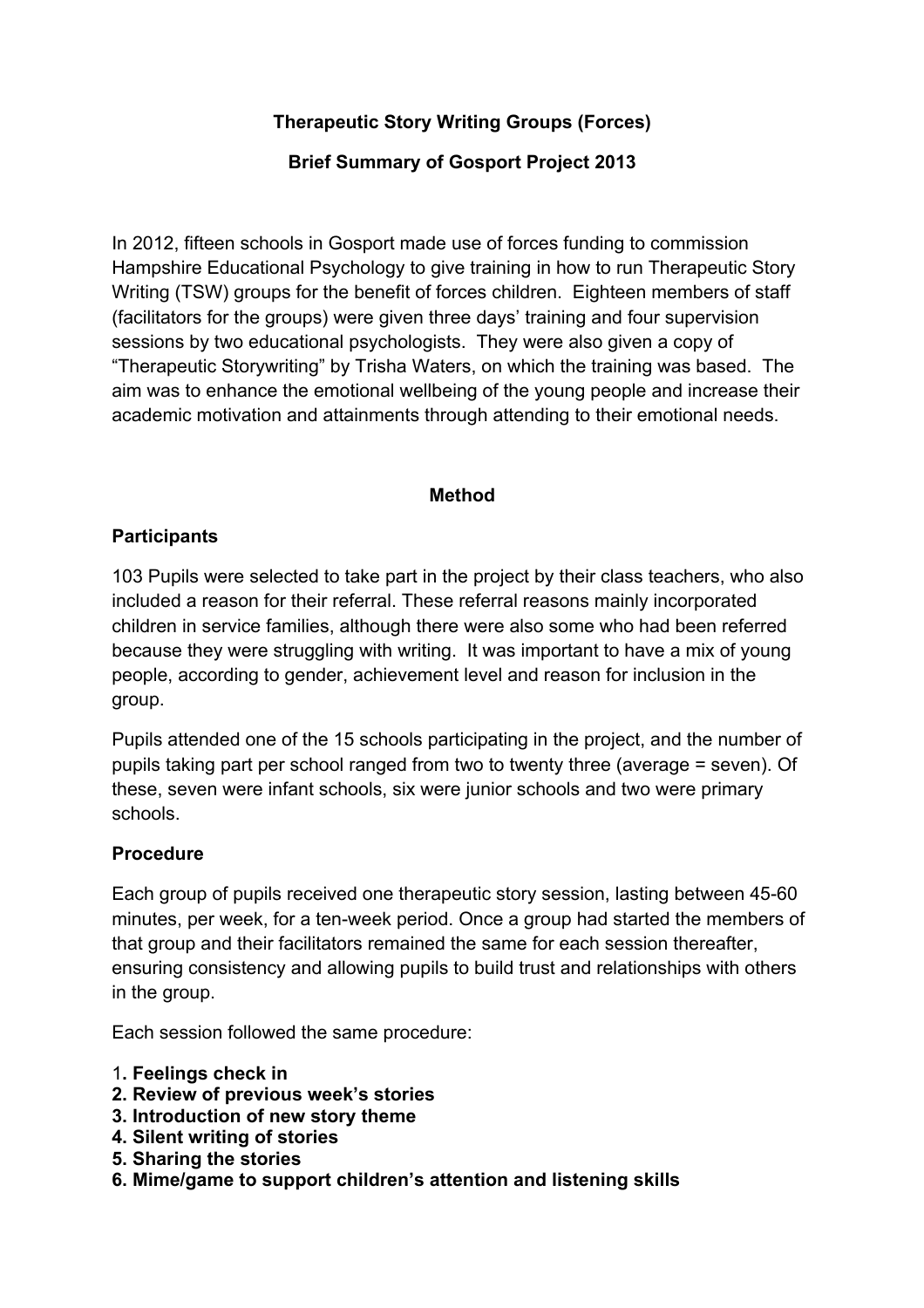#### **Results**

To reduce unnecessary pressure on school staff, facilitators of the groups were only asked to note the National Curriculum levels and give the young people an emotional well being questionnaire pre and post the interventions. The facilitators were, however, supplied with a range of evaluation tools (two for teachers and two for pupils) should they find these helpful in their work and as can be seen from the results below, many facilitators submitted data from the teacher questionnaires as well as those for the pupils. To get a richer picture of the impact of the intervention, , the facilitators were also given a questionnaire at the end of running their first group.

# **Academic Outcomes**

National curriculum levels in reading and writing were gathered pre and post intervention. Pupils significantly improved in terms of their national curriculum levels in both reading and writing during the intervention period, (see table 1), with the average pupil making gains of one sub-level. One pupil made a 3 sublevel gain.



### **Table 1. Changes in National Curriculum Levels (for 56 pupils)**

# **Emotional Outcomes**

Forty-one members of school staff completed the Strengths and Difficulties Questionnaire (SDQ, Goodman, 2005) before and after the TSW intervention. The SDQ is a brief behavioural screening questionnaire. The results showed that pupils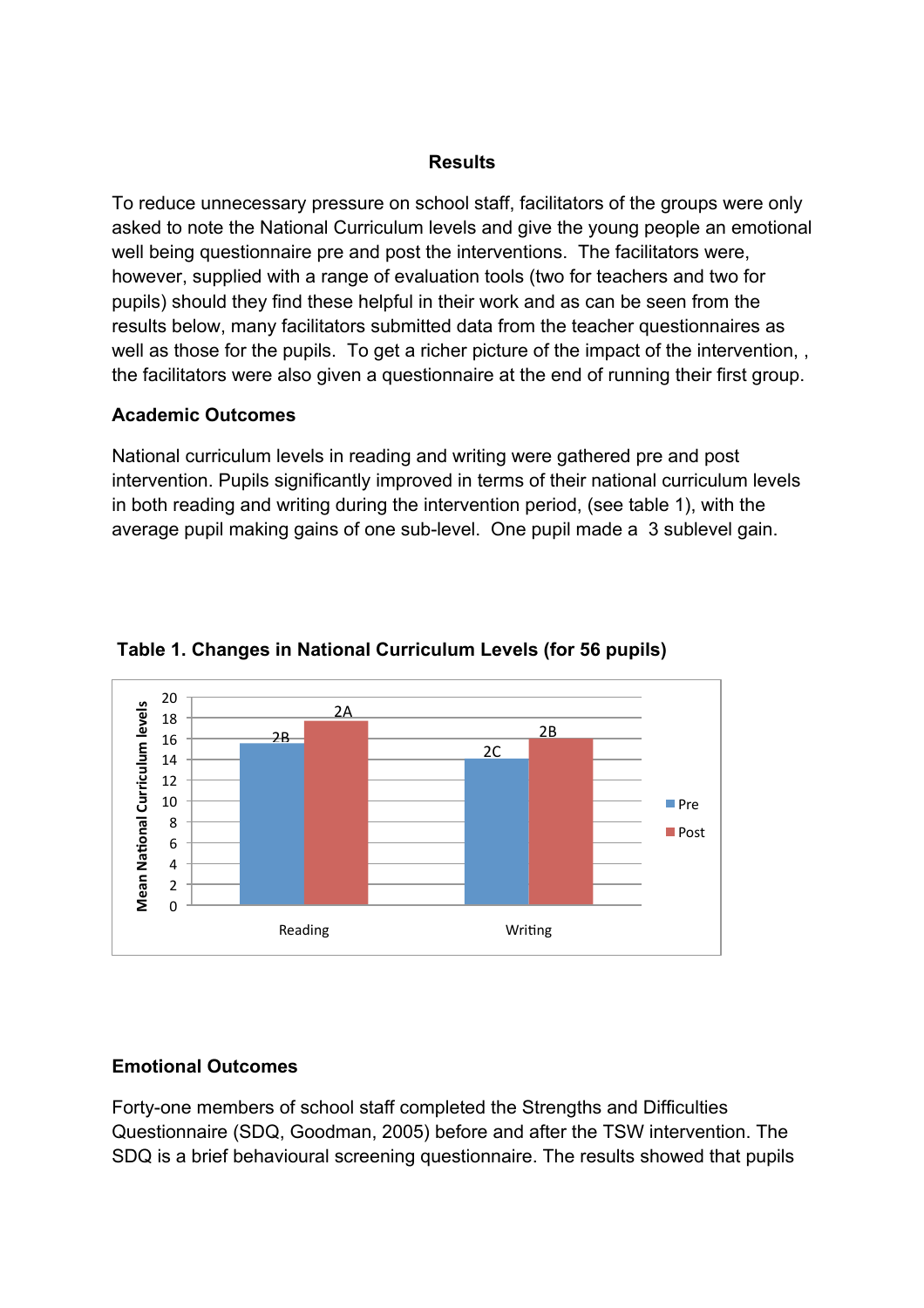significantly improved in terms of hyperactivity, peer problems and total scores. There was also some improvement in their emotional scores (see table 2).



**Table 2. Mean SDQ scores (for 41 pupils)**

Sixteen members of school staff completed the Resiliency Scales (PsychCorp, 2007) before and after the TSW intervention. The Resiliency Scales measure areas of perceived strength and/or vulnerability related to psychological resilience. The results showed that the pupils demonstrated some improvement in terms of their mastery (the extent to which pupils demonstrate a positive attitude about the world/life in general and about their own life specifically) and their self-efficacy (approach to obstacles or problems) (see table 3).



**Table 3. Mean resiliency scores (for 16 pupils aged 9 or above)**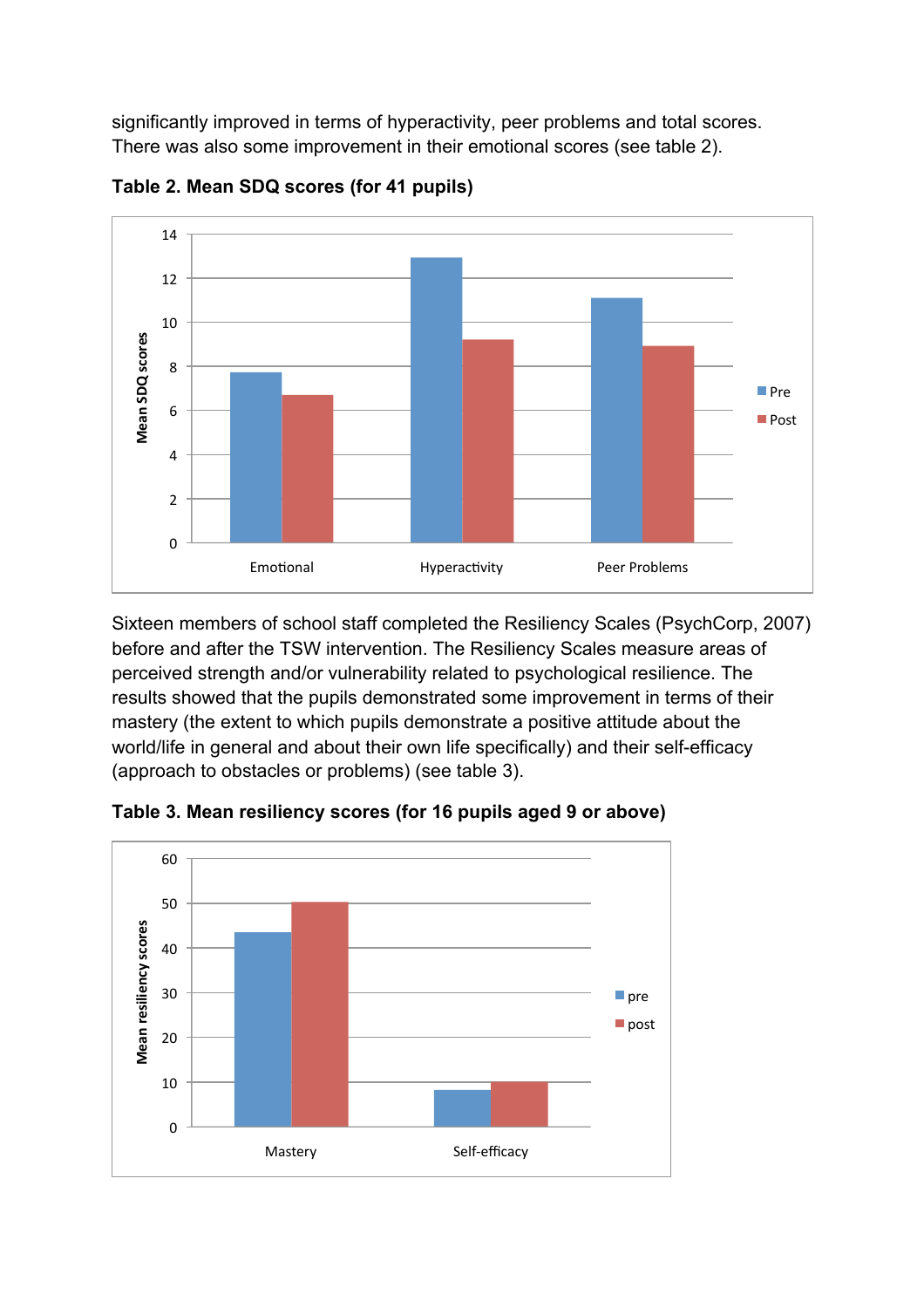# **Changes in referred behaviour**

Teachers were asked whether they had seen any changes in the behaviours that pupils were originally referred to the intervention for. Teachers outlined a number of areas in which changes had been observed.

# Pupils' Confidence

*"*[Pupil] *is much more confident and will write much more. He has become proud of his work and is willing to show it to others"*

*"[Pupil] now reads his work to the class. He is more content to approach activities and discuss them."*

# Improvements in written work

There were also improvements noticed in pupil's written work and concentration. Teachers reported that many children were more willing to work independently and that the quality of their written work had improved. This was in comparison to pupils having previously refused to write at all.

*"[Pupil] has always worried about his writing and this was heightened when Dad was away - now he is happy to write"*

# *"Yes, more able to concentrate, take on instruction and advice"*

Most teachers noticed a specific change in pupils' writing, and all changes were positive and promising in nature. Improvements were observed in motivation, attitudes to writing, length of time spent on writing tasks, quantity of writing produced, punctuation, sentence and vocabulary variety, imagination, social skills and independence.

# Enjoyment of the TSW group

Four teachers commented that their pupils had really enjoyed the groups and were enthusiastic to attend.

*"This has been a positive experience for[pupil], she has articulated this to me on numerous occasions"*

*"[Pupil] has responded well to this intervention, he speaks fondly of his involvement with the group"*

*Other changes noted included improved self-esteem, pupils being more relaxed and less anxious and being able to use writing to communicate experiences.* 

# Changes in levels of difficulty, willingness to participate and willingness to write

Teachers were asked to rate each pupils' level of difficulty, level of participation in class, and level of their willingness to write in class before and after the intervention.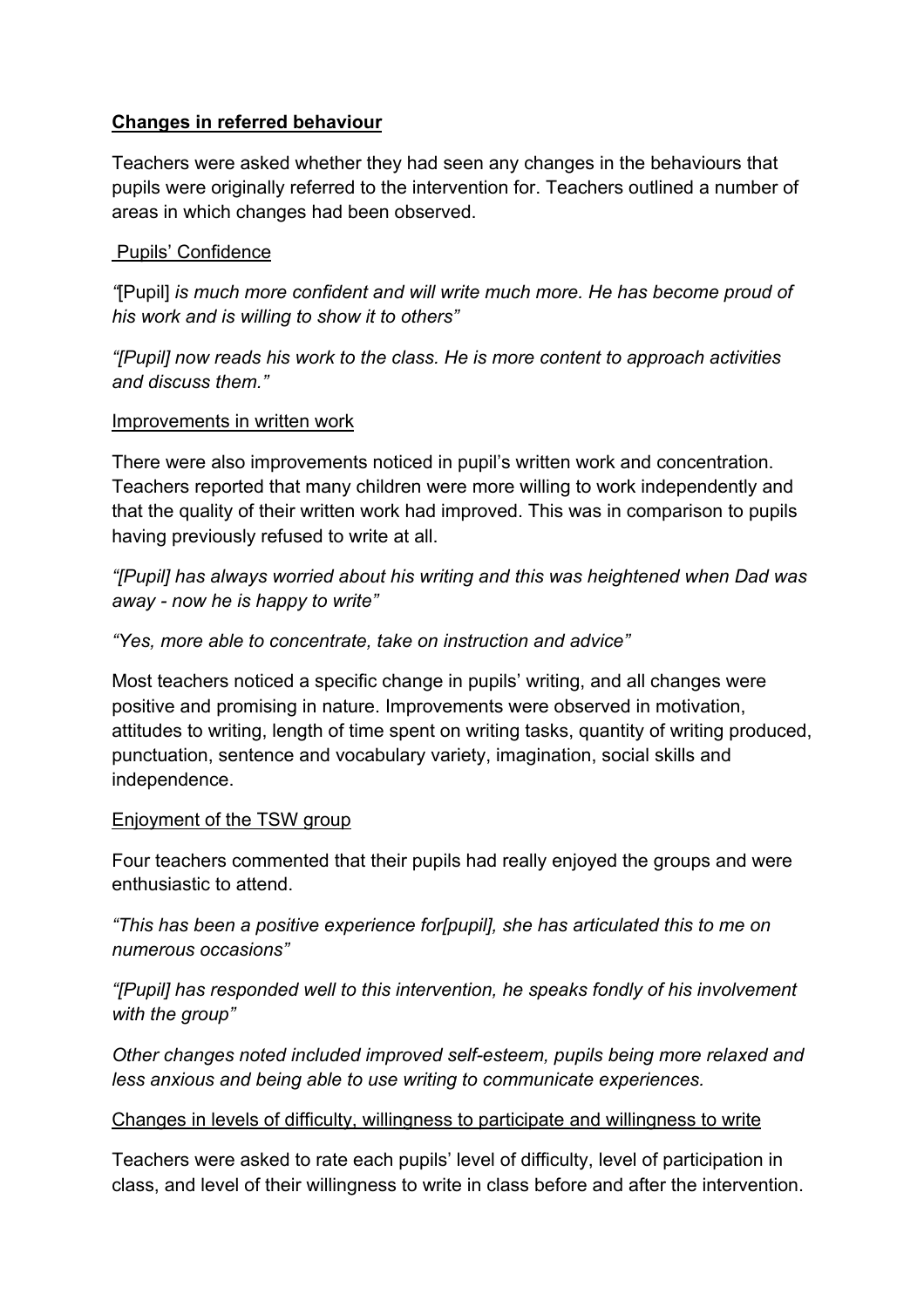The results indicate the teachers felt the pupils were less difficult in class and felt that they were more willing to participate and write in class after the intervention (see table 4).



**Table 4. Teacher ratings of changes in pupil's behaviour (for 36 pupils)**

# **Brief summary of facilitators' evaluation after running first group – April 2013**

#### **Impact upon pupils**

**1. What impact, if any, did you notice the group had on the children in general?** 

| Shared feelings/ideas/understanding emotions | 13 |
|----------------------------------------------|----|
| Increase in confidence                       | 8  |
| Enjoyment                                    | 8  |
| Motivation                                   | 6  |
| Concentration                                | 3  |
| Happier/feeling included/special             | 3  |
| Literacy skills improved/ writing more       | 2  |
| <b>Better listening skills</b>               | 2  |
| Improved behaviour                           |    |
| Wanted to keep adults' stories               | 1  |
| Mixed with different peers                   |    |

*"The children all enjoyed the group and looked forward to it each week. One boy went from refusing to write to asking when he could start and writing for the whole*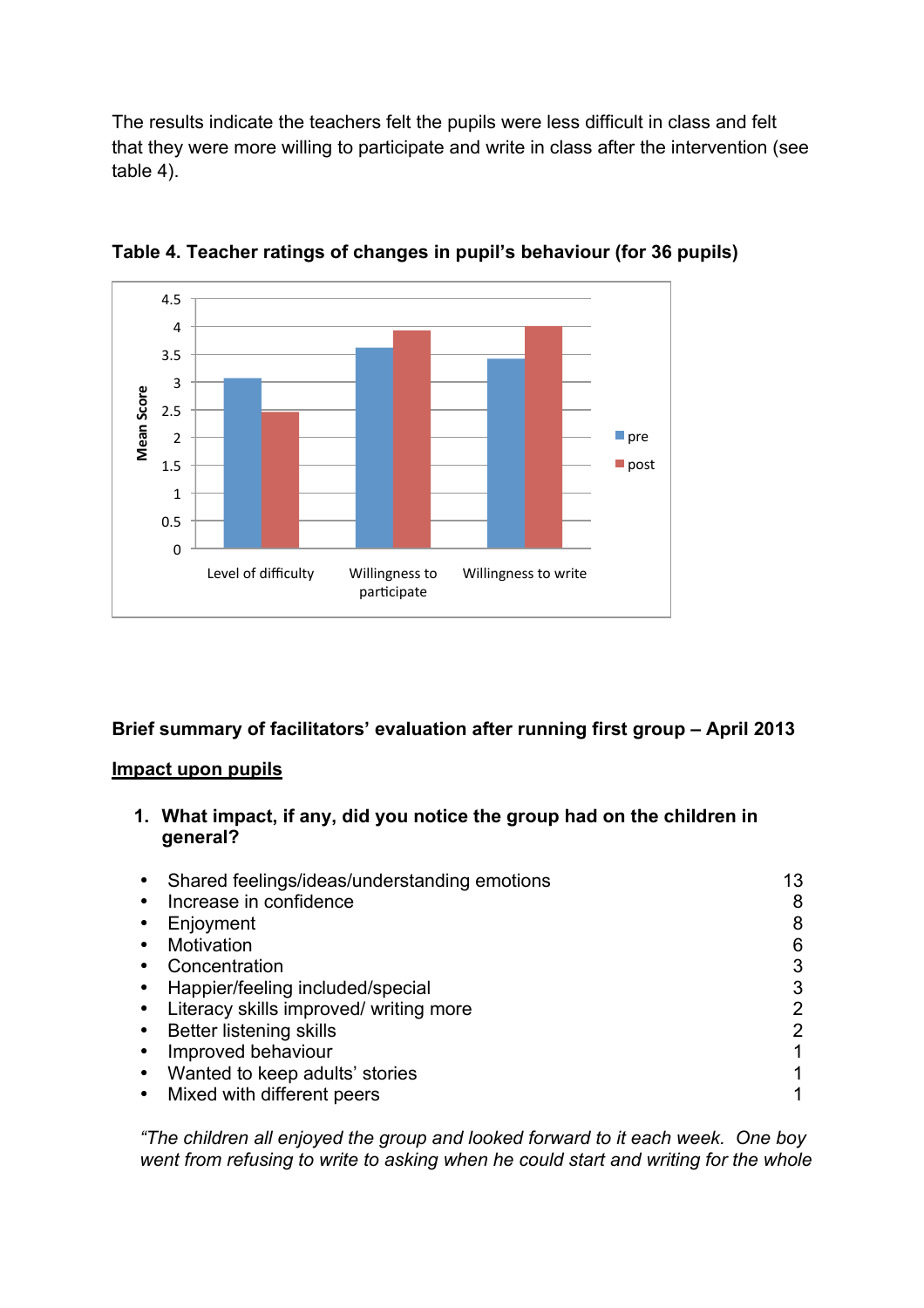*15 minutes. The feelings check high-lighted some 'worries' the two girls had, although this was never reflected in their stories."*

 *"Socially, I have noticed that two of the children who had friendship problems have become much happier, voiced that they have friends and feel more confident and included. Another child I have seen far less in my lunchtime nurture group, which means she is not absent from play time."*

*"One pupil with behaviour problems (not service) really took note of stories I wrote and has reacted positively."*

#### **2. What impact, if any, did you notice the group had on the children from Forces families in particular?**

| $\bullet$ | Realisation others in similar situation when parent goes away | 8 |
|-----------|---------------------------------------------------------------|---|
|           | Confidence/trust/social impact                                | 5 |
|           | Enjoyment                                                     |   |
|           | Motivation                                                    |   |
| $\bullet$ | Improved behaviour and co-operation                           |   |
| $\bullet$ | Class work improved                                           |   |
|           | • Empathy – understanding how Dad might be feeling            |   |
| $\bullet$ | Feel listened to and included                                 |   |
| $\bullet$ | Open about moving schools                                     |   |

*"Children began to talk about parents being away at the last two sessions, so it did give them a chance to verbalise what was going on for them and realise they weren't alone in their situations. It helped us see that it does have an impact on them, even though these children were chosen because they didn't have particular problems in school."*

# **Practical matters**

# **3. What, if anything, helped running the group?**

| $\bullet$ | Consistency: same room each week, same day and time                |                |
|-----------|--------------------------------------------------------------------|----------------|
|           | • 2 adults running the group                                       |                |
|           | Structure/time plan/programme                                      |                |
|           | • Training and supervision/good preparation with ways into stories |                |
|           | Support/interest from class teachers                               | $\overline{2}$ |
|           | Quiet room with no interruptions                                   |                |
|           | Being emotionally aware                                            |                |
|           | Allowing self time to prepare                                      |                |
|           | Children being ready to collect                                    |                |
|           | No comment                                                         |                |

"*having a 'set' program so when 'changes' were tried to be made, we could say 'no' and why."*